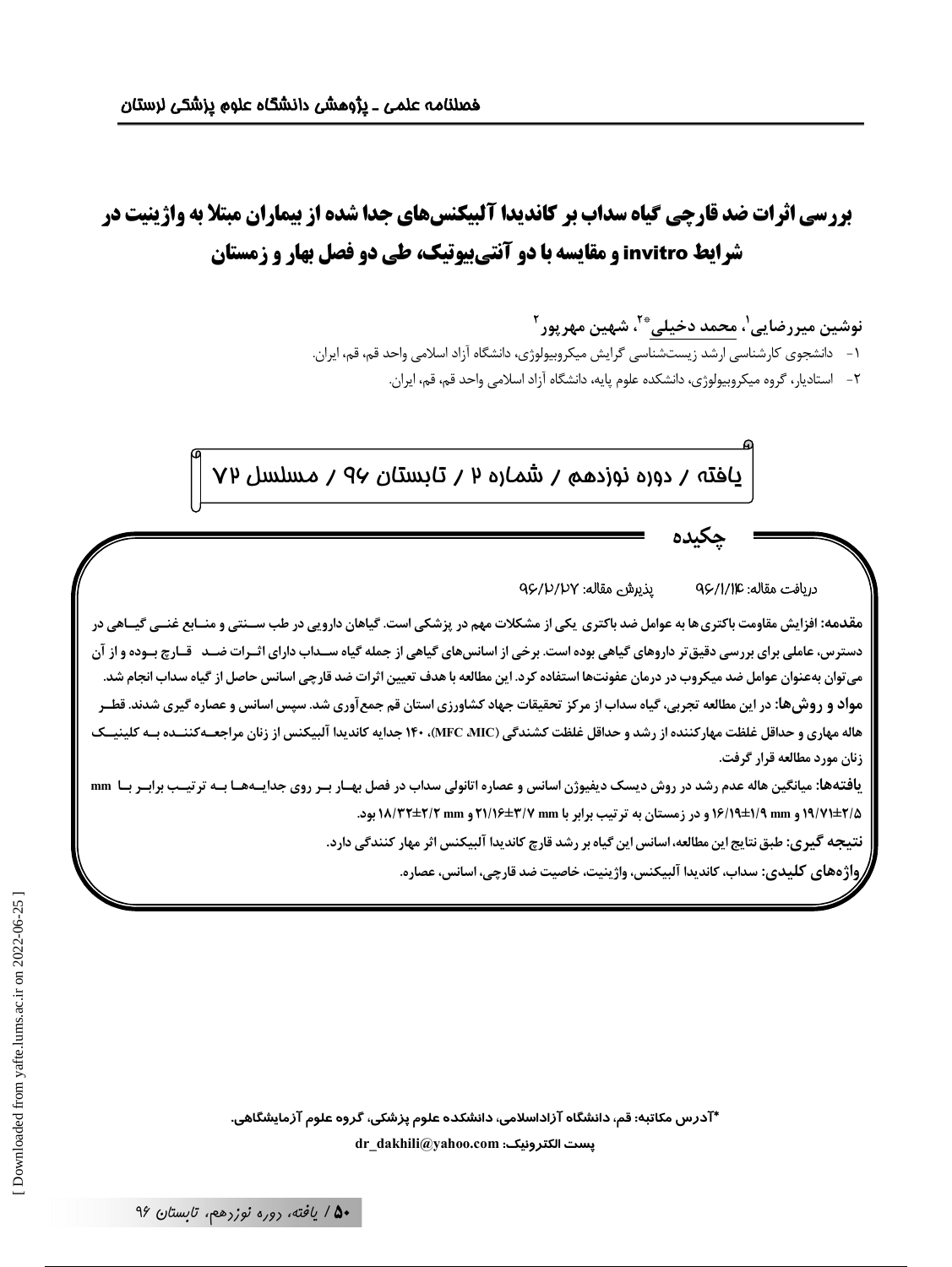#### مقدمه

عفونتهای قارچی اگرچه در گذشته شـیوع کمتـری نسبت به عفونتهای باکتریایی و ویروسی داشتهانـد، ولـی در چند دهه اخیر مسئول افـزایش چشــمگیری در میـزان بروز بیماری بودهاند. در بررسی انجام شده طی سـالهـای ۱۹۷۹ تا ۲۰۰۰ در آمریکا بروز عفونتهای قـارچی ۲۰۷ در صد افزایش داشته است ( ۱).

مخمر كانديـدا آلبيكـنس (Candida Albicans) فلـو, طبیعی بدن است که در افراد سالم به ندرت، باعث بیماری میشود اما بـهعنـوان یـک مخمـر فرصـتطلـب در افـراد مسـتعد از قبيــل مبتلايــان بــه ايــدز و مصـرفكننــدگان آنتی بیوتیکهای وسیع الطیف و همچنین افرادی که پیوند عضو شدهاند ایجاد عفونت می کنـد. اهمیـت بیمـاریهـای ناشی از این مخمر، علاوه بر ایجاد عفونت در افراد مستعد، به بیماران ایدزی مربوط میشود که شاخص اصلی ایدز در آنها کاندیدیازیس (Candidiasis) مری است (۲). علاوه بر این گونههای کاندیدا بهعنوان چهارمین عامل عفونتهـای خونی بیماران بستری شده در بیمارستانها مطرح شـده و موجب مـرگ و میـر ۴۰ درصـد از بیمـاران بسـتری در بیمارستان های امریکا شده است (۳). کاندیـدا آلبیکـنس جزئی از فلور طبیعی سطوح مخاطی حفره دهانی، دستگاه گوارش و واژن است. این قارچ در سطوح مخاطی کلـونیزه میشود و بنابراین بیشتر عفونتهای درونزاد از این ناحیه ايجاد مي شود (۴،۵).

مقاومتهای دارویی روزافزون این قارچ و افــزایش دوز مصرفی داروهای متداول و به دنبـال آن افـزایش عـوارض جانبي اثر داروها، موجب شده است تـا امـروزه بيشـترين توجه به عواملي با پايه طبيعي ماننـد گياهـان دارويـي بـا عوارض جانبي خفيـف معطــوف شــوند (٨-۶). اســتفاده از گیاهان دارویی برای درمان بیماریها قرنهـا سـابقه دارد. امروزه با اینکه بخش عظیمی از داروهای مصرفی شیمیایی هستند، اما تخمین زده شده که دست کم یکســوم کلیــه

فرآوردههای دارویی منشأ گیاهی دارند یا پس از اسـتخراج از گیاه تغییر شکل یافتهاند (۹). یکی از گیاهان دارویی که در طب سنتی ایران و ملـل مختلف سـابقه مصـرف ديرينــه داشـته و خــواص درمـاني چشمگیری را برای آن ذکر کردهاند، گیاه سـداب بـا نـام علمی Ruta graveolens L است. ارزش درمانی ایـن گیـاه به قدري زياد بوده كه از آن بهعنوان «درمان كننده جميع بیماریها» نام برده شده است (١٠).

روتا گراوئولنس یک گیاه چند ساله، بومی منطقه مدیترانه است اما در سراسر اروپا و بسـیاری از کشـورهای آسـيايي از جملـه چـين، هنـد و ژاپـن وجـود دارد. روتـا گراوئــولنس كــه گيــاهي دارويــي از دوران باســتان اســت شناخته شده و در حـال حاضـر، بـه ويـژه در كشـورهاى آسیایی، برای درمان انواع اختلالات ماننـد درد، مشـكلات چشمی، روماتیسم و درماتیت استفاده می شود (۱۱،۱۲).

سداب یکی از گیاهان شایعی است که در اروگوئه برای سقط جنین استفاده می شود (١٣). از این گیاه در ترکیب با سایر گیاهان در درمان انگلهای گوارشی در چهارپایان نیز استفاده میشود (۱۴). همچنـین اثـر کشـنده بـر لارو نرمتن حلزون دارد (۱۵). استفاده از آن بهعنوان یک حشره كش طبيعي نيـز نتـايج خـوبي داشـته اسـت (١۶). برگاپتن، زانتوتوکسین و گـراولین اسـتخراج شـده از ایـن گیاه مسئول اثرات مهاری آن بر تقسیم سلولی دانسته شده است (١٧).

عصـاره ايـن گيـاه شـامل بـيش از ١٢٠ تركيـب از گروههای مختلف محصولات طبیعے مانند آلکالوئیـدهای Acridone، کومارینهـا، روغـنهـای ضـروری، مسـیرهای فلاونوئيــدها و فركوئينــون مــىباشــند (١٨). گونــههــاي R.graveolens تركيبــات مــورد نظــر زيــادى در شــيمى دارویی هستند کـه ایـن ترکیبـات طیـف گسـتردهای از فعالیتهای بیولوژیکی را نشان میدهند و تعـدادی از آنهـا در حال حاضر در پزشکی استفاده مےشوند. عصارههای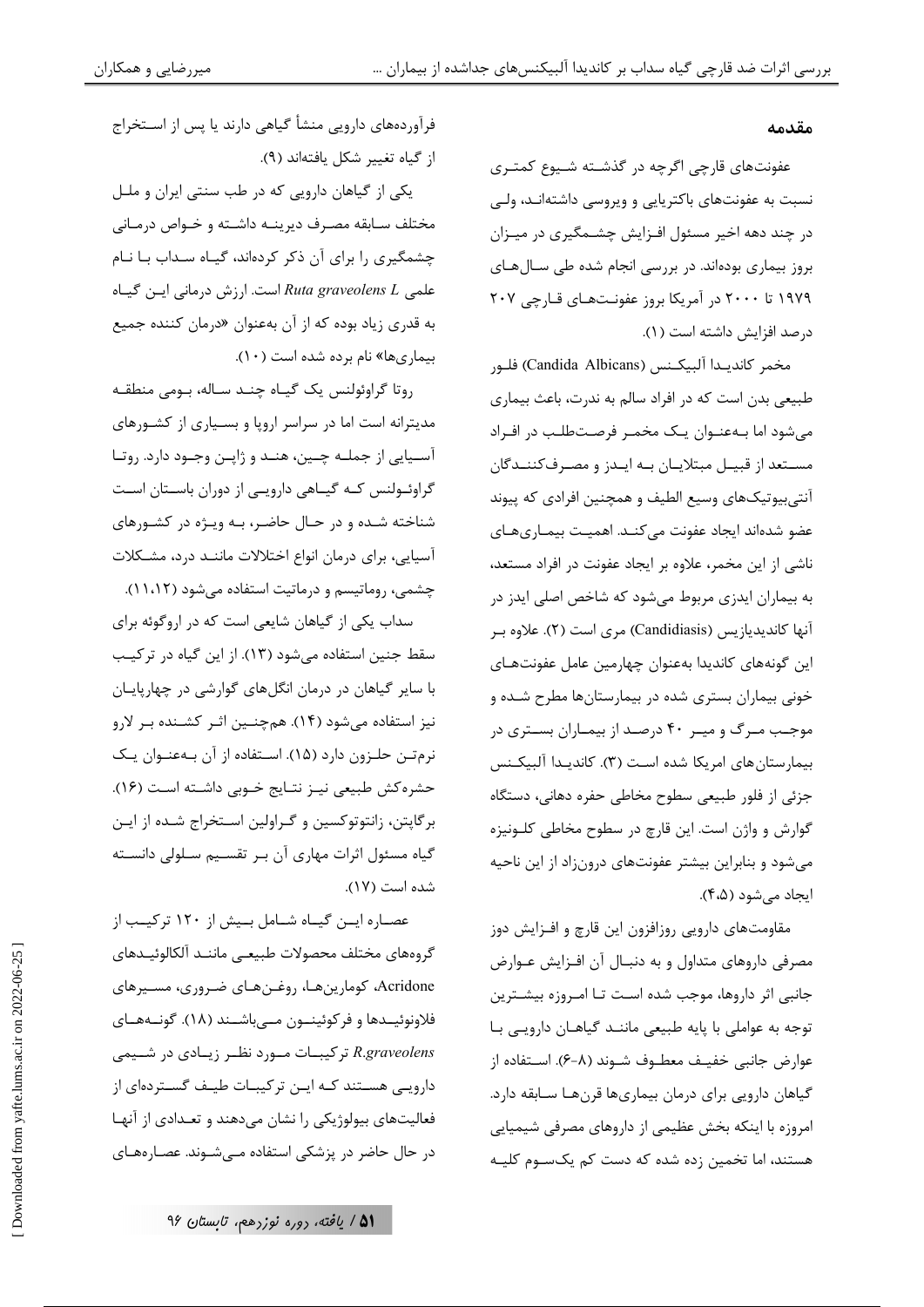الكلي R.graveolens به خاطر اثر ضد پروليفراتيو در انواع مختلف سلولهای سرطانی آزمـایش شـده کـه اشـاره بـه سمت یک اثر درمانی بالقوه در سرطان دارند (۲۴-۱۹). هدف از انجام ايـن مطالعــه، تعيــين اثــر ضـد قــارچى اسانس و عصاره الكلبى ساقه و برگ سـداب بـر كانديـدا آلبيكنس با روشهـاي ديسـك ديفيـوژن و تعيـين مقـدار حـداقل غلظـت ممانعـت كننـده رشـد (MIC) و حـداقل غلظت کشندگی (MFC) میباشد.

## مواد و روشها

پس از نمونهگیری از واژن به وسـیله سـواپ اسـتریل، تعداد ۱۴۰ نمونه جدا و به آزمایشگاه منتقـل شـده و بـر روی محیط کشت سابورو دکستروز آگـار (SDA) کـه بـا توجه به دستورالعمل كارخانه سازنده آماده شده بود كشت داده شدند. پس از رشـد، از هـر نمونـه لام تهيـه كـرده و نمونههای کاندیدایی طبق جـداول اسـتاندارد شناسـایی و دوباره كشت داده شدند. نمونهها سپس با تست لولـه زايـا، بررسی ایجاد کلامیدوکنیدی در محیط کورن میل آگار، بررسی رنگ کلنی در محیط کروم آگـار کاندیـدا، بررسـی رنگ در دمای ۴۵ درجـه سـانتی گـراد، بررسـی جـذب قندهای ترهالوز و گزیلوز (اگزانوگرافی)، نمونههای کاندیدا آلبیکنس شناسایی شده و بر روی محیط سابرو دکسـتروز آگا, كشت داديم.

در این مطالعه از اندامهای هوایی گیـاه (سـاقه، بـرگ، گل) استفاده کـردیم. نمونـه گیـاهی از جهـاد دانشـگاهی استان قم در فصول زمستان و بهار جمعآوری کرده و پس از جمعآوری و خشککردن گیاه در سایه، آن را به وسـیله آسیاب برقی به پودر تبدیل نموده و برای تهیـه اسـانس و عصاره استفاده شد. برای تهیه اسـانس، از روش تقطیـر بـا دستگاه کلونجر استفاده کـردیم. ابتـدا ۱۰۰ گـرم از پـودر خشک گیاه سداب <sub>ر</sub>ا در بالن ۲۰۰۰ ml دستگاه ریختـه و سپس پودر مورد نظر همراه با آب مقطر بـه حجـم ۱۲۰۰ سی سے رساندیم. پس از اتصال قسمتهای مختلف

دستگاه، آن را از قسمت بالن بر روی هیتر قرار دادیم. بعـد از گذشت ۴-۳ ساعت، اسانس در قسمت مدرج دستگاه بر روی آب موجود در آن قسمت جمع شده کـه ایـن بـدین علت است كـه اسـانس روغنـى اسـت و بـالاتر از آب قـرار می گیرد. بعد از خارج کردن آب دستگاه، اسانس سبز رنگ جدا شد. اسـانس تهيـه شـده را در شيشـههـاى تاريـك و دربسته تا زمان استفاده، در يخچال نگهدارى نموديم.

در عصاره گیری، از روش خیسـاندن اسـتفاده کـردیم در این روش ۱۰۰ گرم پودر گیاه داخـل ظـرف شیشـهای تیره ریخته و به آن ۵۰۰ میلی لیتر اتانول ۹۶ درجه افزوده شد. بعد از ۷۲ سـاعت محتويـات ظـرف بـا عبـور دادن از كاغذ صافي واتمن جدا گرديـد. بـا كمـك دسـتگاه حـذف حلال در خـلاء (روتـاري) اتـانول حـذف نمـوده و عصـاره تغلیظ شده برای خشـک شـدن بـه مـدت ۲۴ سـاعت در دمای ۵۰ درجه سانتیگراد قرار گرفت و پس از خشک شدن كامل، آن را تا زمان استفاده در فريزر قرار داديم.

جهت انجام مطالعه حاضر از سوش استاندارد كانديـدا آلبیکــنس (Candida albicans ATCC 10231) کــه از سازمان پژوهشهای علمی و صنعتی ایران تهیه شده بود، استفاده گردید، سپس بـر روی محـیط سـابورو دکسـتروز آگار کشت داده و در دمای ۳۰ درجه سانتیگراد به مدت دو روز انکوبه شد.

تعیین خاصیت ضد قارچی گیاه سداب با استفاده از روش انتشار دیسک (Disk Diffusion)

جهت بررسی اثر ضد میکروبی گیاه سـداب بـر مخمـر كانديــدا آلبيكــنس از روش NCCLS و محــيط ســابورو دكستروز آگار استفاده نمـوديم. كانديـدا آلبيكـنس را ۴۸ ساعت قبل از شروع آزمایش کشت داده و ۲ کلنی از آن را به سرم فیزیولوژی استریل افزوده و سـپس ۳-۲ کلنـی از آن را به سرم فیزیولوژی استریل افزوده و کدورت آن معادل نیم مک فارلند تنظیم گردید، از سوسپانسیون مورد نظر با سوآپ استریل روی محیط سـابورو دکسـتروز آگـار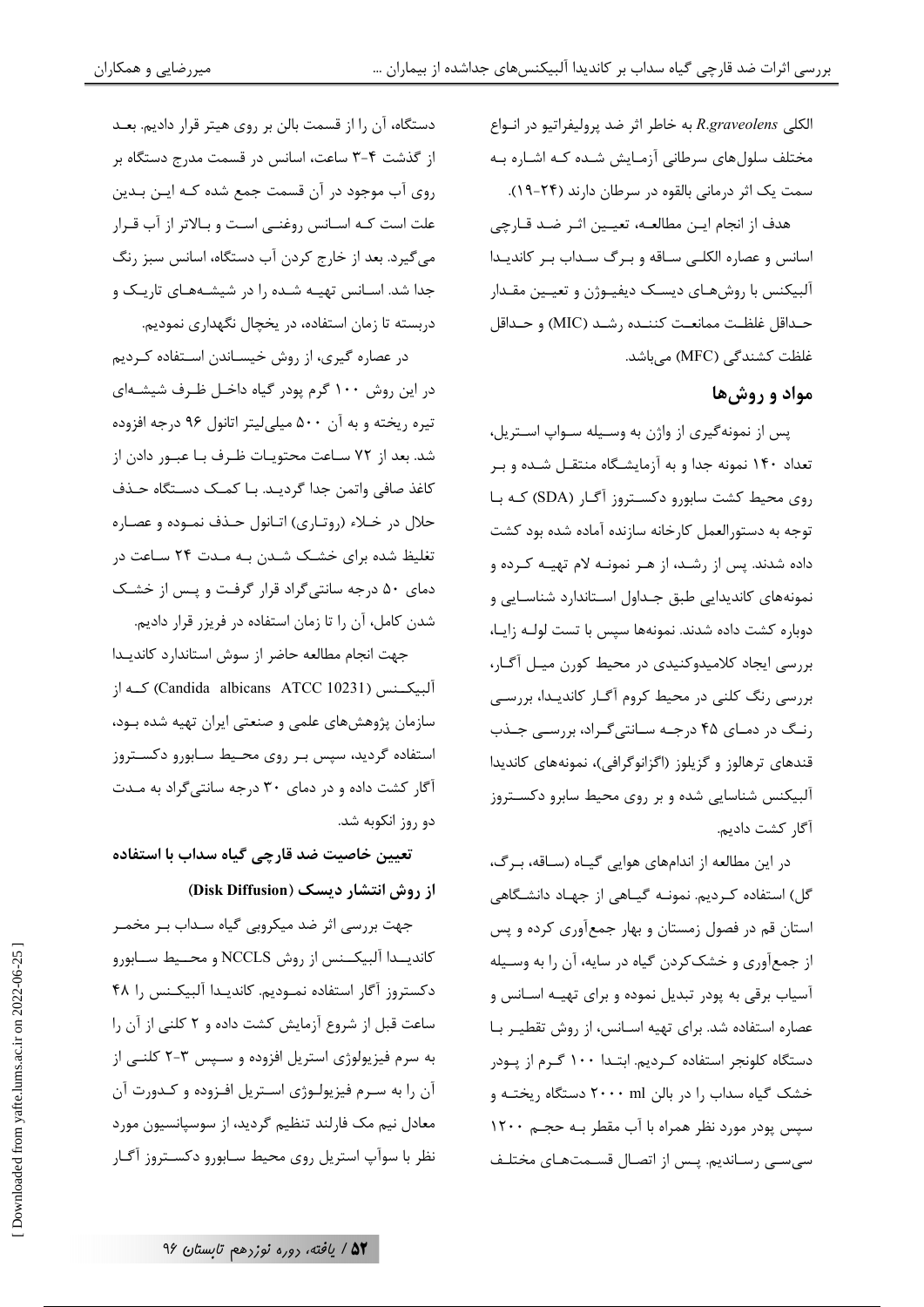کشت داده، سپس از دیسکهای ۶ میلی متری حـاوی ۲۰ میکرولیتر عصاره و اسانس به طور جداگانه، کـه در حـلال دی متيل سولفوكسـايد حـل شـده و اسـتوک ١٠٪ تهيـه گردیـد، اسـتفاده نمـودیم. از دیسـکهـای آنتـیبیوتیـک نیستاتین و فلوکونـازول و دیســک حــاوی دی متیــل سولفوكسايد بهعنوان كنترل مثبت و منفى استفاده شـد. سپس پلیتها به مدت ۴۸ ساعت در دمای ۳۷ درجه سانتیگراد گرماگذاری و قطر هاله عدم رشد را بـر حسب میلی متر اندازهگیری کردیم.

تعيين MIC و MFC

به منظور تعییین MIC ( Minimum Inhibitory Concentration) اســــــانس گیــــــاه ســــــداب، از روش میکرودایلوشن استفاده کردیم. در این روش بـا اسـتفاده از میکروتیتر پلیت ۹۶ خانه، غلظتهای مختلف اسانس و در مقابل قارچ قرار دادیم و رشد قـارچهـا در مقابـل اسـانس، مورد بررسی قرار گرفت. به ایـن صـورت کـه ابتـدا در ۹۶ خانه میکروپلیت به مقدار مساوی ۹۵ میکرولیتر محیط سابورو دکستروز براث ریختیم. به لولـه اول بـه مقـدار ml ۱۰۰ اسانس با غلظت ۱۰٪ اضافه کرده سـيس ۱۰۰μl از لوله اول برداشته و به لوله دوم اضافه نموده و رقت اسانس در لوله دوم بعد از مخلـوط شـدن بـه ۵٪ رسـيد. بـه ايـن ترتیب تا لوله آخر سری رقتی تهیه شد کـه رقـت اسـانس در هر لوله نصف لوله ماقبل بود. چاهک آخـر حــاوی ۱۹۵ میکرولیتـر نوترینـت بـراث و ۵ میکرولیتـر سوسپانسـیون میکروبی ولی فاقد ترکیب مورد آزمایش بود. این چاهک را بهعنوان كنترل منفى در نظر گرفتيم.

چاهک شماره ۱۱ حاوی محیط سابورو دکستروز براث و اسانس را بهعنوان كنترل مثبت در نظر گرفتيم. سـپس به تمام چاهکهـا بـه غيـر از چاهـک شـماره ١٢، Δμl از سوسپانسیون میکروبی ۲۰<sup>۸ ^ ۲</sup>۱٬۵×۱۰<sup>۸</sup> تلقیح شد پـس از بسته شدن درب، میکروتیترها به مـدت ۴۸-۲۴ سـاعت در دمای ۳۰ $^0\mathrm{C}$  انکوبه شدند. آنگاه کدورت چاهـک۱هـا بـه

صورت چشمی خوانده و رشد یا عـدم رشـد قـا,چ د, آنهـا مورد بررسي قـرار گرفـت. متعاقـب تعيـين MIC، جهـت تعيسين حسداقل غلظــت كشــندگي اســانس يــا MFC (Minimum Fungicidal Concentration)، از چاهکهای فاقد کدورت که در آنها رشد مهار شده بود و چاهـکهـای دارای کدورت به کمک لوپ استریل بر روی محیط سابورو دکستروز آگار کشت داده و در دمای $\mathsf{C}^\bullet$  به مـدت ۴۸-٢۴ ساعت انكوبه نموديم. كمترين غلظتـى از اسـانس كـه هیچ قارچی در آن زنـده نمانـده بـهعنـوان MFC در نظـر گرفته میشود. در این مطالعه تأثیر اسانس مورد آزمـایش روی نمونههای بالینی و نمونه استاندارد سه مرتبـه تکـرار شد. برای تعیین MIC و MFC عصاره نیز به همـین روش عمل کردیم، ولی به جای اسـانس ۱۰٪ از عصـاره اتـانولی ۰/ / , قيق شده به وسيله DMSO · ۱/ استفاده نموديم.

### بافتهها

نتايج اين مطالعه نشان مىدهد كه ميانگين و انحراف معیار قطر هالـه عـدم رشـد، در روش دیسـک دیفیـوژن اسـانس و عصـاره اتـانولى سـداب در فصـل بهـار بـر روى نمونــههــای بــالینی بــه ترتیــب برابــر بــا ۲/۵±۱۹/۷۱ و ۱۶/۱۹±۱/۹ میلی متر و بر روی نمونه استاندارد به ترتیب برابر ٢٣ و ١٩ ميلي متر مي باشد و در فصل زمستان اين نتــايج بــراى اســانس و عصــاره برابــر بــا ٢١/١۶ /٢٦ ١٨/٣٢±٢/٢ ميلي متر به دست آمـد. ميـانگين و انحـراف معیار قطر هالـه عـدم رشـد ناشـی از تـأثیر فلوکونـازول و نیستاتین بر روی نمونـههـای بـالینی بـه ترتیـب برابـر بـا ۳۹/۷۴±۷/۴ میلی متر و ۲۸/۳۹±۲۸/۳۹ میلی متر بـه دسـت آمد. میانگین قطر هاله عدم ٫شد ناشی از تأثیر فلوکونازول و نیستاتین بر روی نمونه استاندارد به ترتیب برابر با ۴۱ و ۳۶ میلے متر بود.

نتايج حاصل از MIC اسانس و عصاره اتـانولى سـداب در فصل بهار، بر روی جدایـههـای کاندیـدا آلبیکـنس بـه تر تیب به میزان ۲/۱۹×۲/۱۹ و ۱/۸۸× ۰<sup>۰۴</sup> به ۱/۸۸ و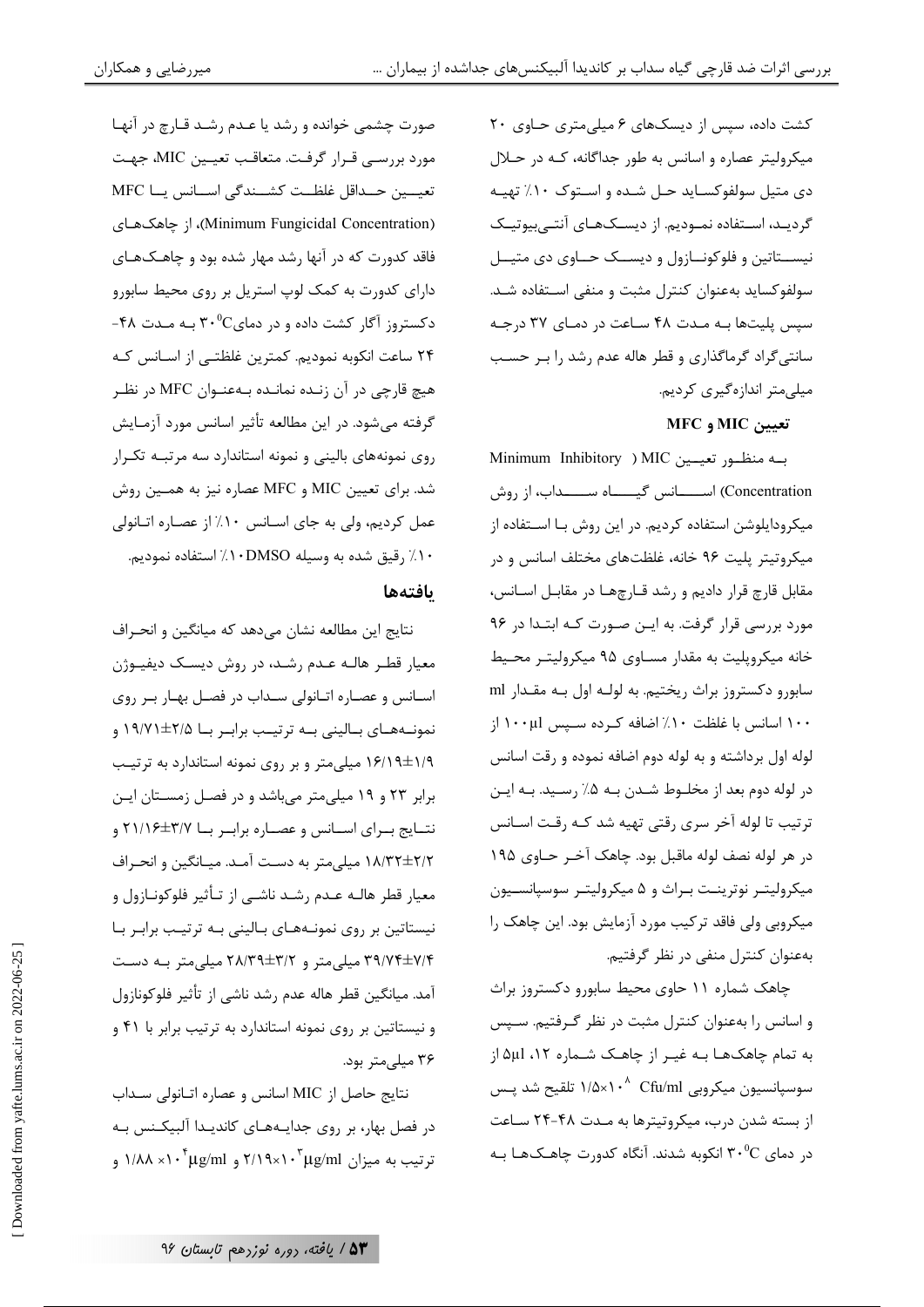بهر روی نمونسه استاندارد بسه میسزان ۱۳۱۲/۵μg/ml و ۱۲۵۰۰ μg/ml دارای اثر مهارکنندگی مےباشد و نتـايج MIC اسانس و عصاره اتانولی سداب در فصل زمستان، بـر روی جدایههای کاندیدا آلبیکنس به ترتیب به میزان و بسر روی نمونسه ۲/۰۷×۲۰۰ و ۲/۰۷×۲۰۰ و بسر روی نمونسه  $\gamma\cdot\tau$ ۲۰۲۰ و اســتاندارد بــه میــزان ۱۳۱۲/۵μg/ml و ۲۵۰۰۰ μg/ml، دارای اثر مهارکنندگی میباشد.

طبق نتایج به دست آمده در این مطالعه گیاه سـداب دارای اثر ضد قارچی میباشد و نشان میدهد که قطر هاله عدم رشد تولید شده درنتیجه تأثیر فلوکونازول بر کاندیـدا آلبیکنس در تمام فصول بیشتر از قطر هاله تولید شـده از سایر داروها بوده است. در این بین قطـر هالـه عـدم رشـد تولید شده از اسانس در تمام فصول بزرگتـر از قطـر هالـه عدم , شد عصاره بوده است.

طبق جدول ۱ مقدار MIC اسانس نسبت به عصاره در دو فصل زمستان و بهار کمتر بوده است و این تفاوتها بـه لحاظ آماری معنیدار است (P<۰/۰۱) و همچنـین نشـان می دهد که مقدار MIC اسانس در فصول بهار و زمستان يكسان بوده است (P<٠/٠۵). همچنين ايـن نتـايج نشـان می دهد که مقدار MIC ثبت شده برای عصاره در فصل زمستان بیشتر از فصل بهار بوده است (P<٠/٠۵).

جدول ۲ نشان میدهـد کـه مقـدار MFC اسـانس در فصـول بهـار و زمسـتان يكسـان بـوده اسـت (P<٠/٠۵). همچنین این نتایج نشان میدهـد کـه مقـدار MFC ثبـت شده برای عصاره در فصول بهار و زمستان متفاوت بـوده و در فصل بهار كمتر بوده است (P<٠/٠۵).

به لحاظ قطر هاله عدم رشد عملكرد اسانس در فصل بهار، برابر با سویه استاندارد و در فصل زمستان کمتـر از قطر هاله عدم رشد عملكـرد اسـانس بـر سـويه اسـتاندارد كانديدا آلبيكنس بوده است. قطر هاله عدم رشد عصاره در فصل بهار و زمستان کمتر از سویه استاندارد کاندیدا آلبيكنس بوده است.



نمودار ١. ميانگين قطر هاله عدم رشد ثبت شده درنتيجه تأثير داروهای مورد بررسی بر کاندیدا آلبیکنس (در فصل زمستان).



نمودار ٢. ميانگين قطر هاله عدم رشد ثبت شده درنتيجه تأثير داروهای مورد بررسی بر کاندیدا آلبیکنس (در فصل بهار). مقدار MIC و MFC اسانس در فصل بهـار و در فصـل زمستان بیشتر از سویه استاندارد بوده است. مقـادیر MIC و MFC عصاره در فصل بهار بیشتر از سویه استاندارد و در فصل زمستان کمتر از سویه استاندارد بوده است. جدول ۱. میانگین و انحراف معیار MIC ناشی از تأثیر عصاره و

اسانس بر روی جدایههای کاندیدا آلبیکنس (µg/ml).

| عصا, ہ                                                                            | اسانس                                                          | فصل     |
|-----------------------------------------------------------------------------------|----------------------------------------------------------------|---------|
| $1/\lambda\lambda \times 1$ <sup>+</sup> $\pm$ · $5\gamma$ / $\cdot$ <sup>+</sup> | $Y/19 \times 1.5$ $+ 7/7Y \times 1.5$                          | بهار    |
| $Y/(Y \times Y^{\dagger} \pm i/\Delta \mathcal{A}^{\dagger})$ .                   | $Y/\cdot Y \times Y \cdot Y + \cdot/Y\Lambda \times Y \cdot Y$ | ز مستان |
| .7.7A                                                                             | .199                                                           | P-value |

نتايج حاصل از MFC اسانس و عصاره اتـانولى سـداب در فصل بهار، بر روی جدایـههـای کاندیـدا آلبیکـنس بـه  $\mathsf{Y}/\cdot\mathsf{Y} \times \mathsf{Y} \cdot \mathsf{Y}$  تر تیب به میزان ۳/۷۸× ۱۰ $\mathsf{H}\mathsf{g}/\mathsf{m}$  و ۳/۰۳× ۲/۰۴ و بـه میـزان ۳/۹۲ ۰۲× ۳/۷۹ و ۳/۹۲× ۱۰<sup>۴</sup> به ۳/۹۲ فصـل زمسـتان، دارای اثـر کشـندگی و بـر روی نمونـه استاندارد اسانس هر دو فصل به میزان مسـاوی و برابـر بـا ۲۶۲۵μg/ml و عصاره فصل بهار ۲۵۰۰۰ µg/ml و عصاره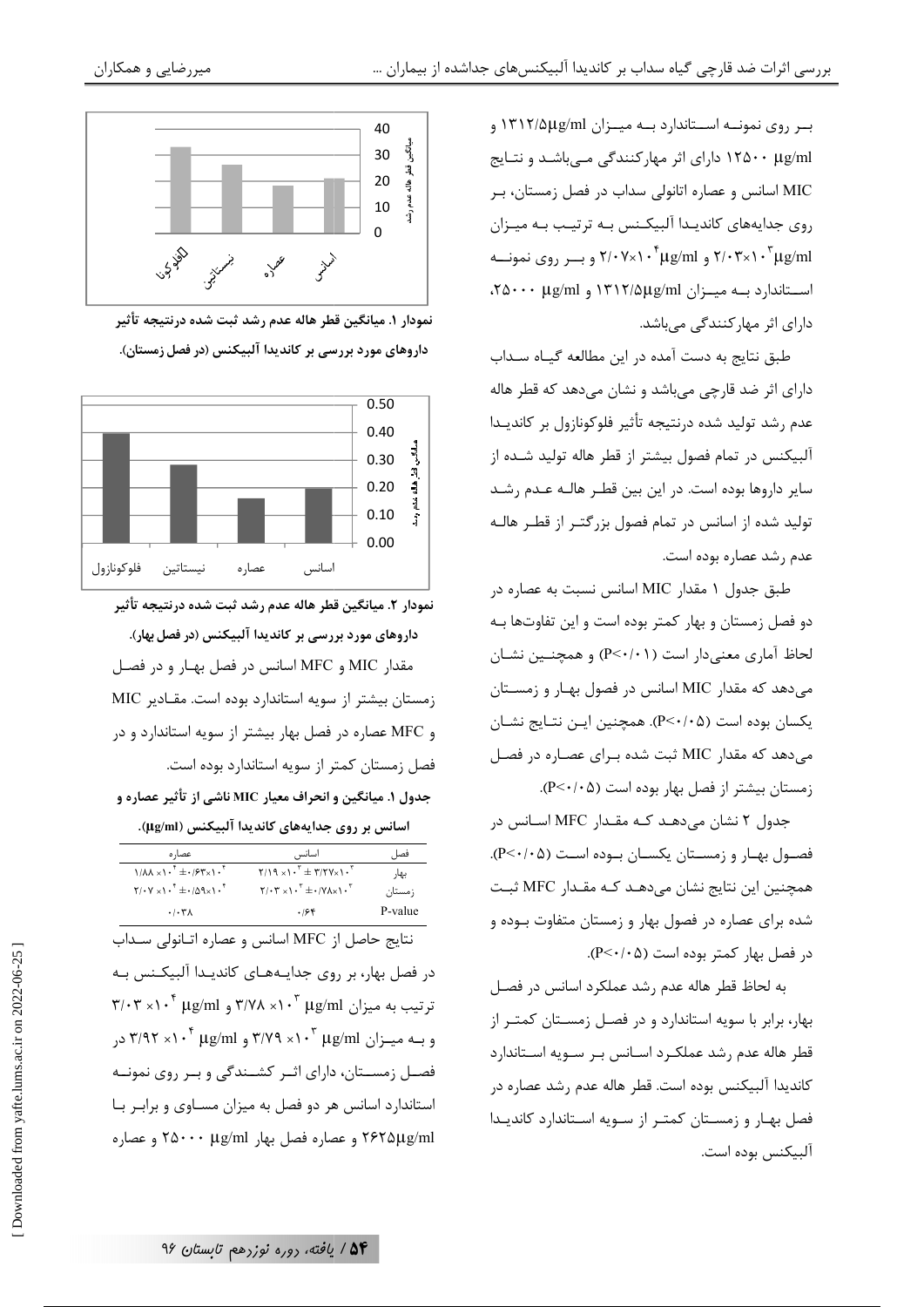فصــل زمســتان بــه میــزان Δ۰۰۰۰ μg/ml، دارای اثــر کشندگی می<sub>،</sub>باشد.

جدول ٢. ميانگين و انحراف معيار MFC فصول مختلف درنتيجه تأثير عصاره و اسانس بر روي كانديدا آلبيكنس (µg/ml).

| عصاره                                                                                                                                   | اسانس                                             | فصل     |
|-----------------------------------------------------------------------------------------------------------------------------------------|---------------------------------------------------|---------|
| $\mathbf{Y}/\cdot\mathbf{Y} \times \mathbf{I} \cdot \mathbf{I} \pm \mathbf{I}/\mathbf{I} \mathbf{I} \times \mathbf{I} \cdot \mathbf{I}$ | $T/Y\Lambda_{x}\Lambda^{T}$ + $T'$ $T'$ $T'$ $T'$ | بهار    |
| $T/95 \times 1.5$ $\pm 1/5$ $\pm 1.7$                                                                                                   | $T/Y9 \times 1.5 + 1/50 \times 1.5$               | ; مستان |
| $\cdot$ / $\cdot$ $\cdot$                                                                                                               | .199                                              | P-value |

بحث و نتيجهگيري

عفونتهای قارچی اگرچه در گذشته شـیوع کمتـری نسبت به عفونتهای باکتریایی و ویروسی داشتهانـد، ولـی در چند دهه اخیر مسئول افـزایش چشــمگیری در میـزان بروز بیماری بودهاند.

گستردگی بیماریهای قـارچی فرصـتطلـب در افـراد مستعد از یکسو و افزایش روزافزون مقاومتهای دارویی و اثرات سوء آن از طرفـي ديگـر موجـب اهميـت در زمينـه بررسی آثار ضد قارچی گیاهان شده است (۲۵،۲۶). گیاه درمانی بهعنوان یک طب مستقل یا در کنـار طـب غربـی می تواند در درمان بیماریهای قارچی، کمک کننده باشد  $(YY)$ 

تاکنون در مطالعات مختلف خواص ضد قارچی سـداب مورد بررسی قرار گرفتـه اسـت (۲۸،۲۹). اثـرات ضـد باکتریایی گیـاه سـداب بـر علیـه اسـتافیلوکوک اورئـوس، استافیلوکوک اپیدرمیدیس و باسیلوس سوبتیلیس نیـز در مطالعـات مختلـف نشـان داده شـده اسـت (٣٠). در ايـن مطالعه نیز اثرات ضد قارچی اندامهای هوایی گیـاه سـداب

بر قارچ کاندیدا آلبیکنس در طی دو فصل زمستان و بهـار بررسی شده و اثرات آن در دو فصل با هـم و همچنـین بـا اثر دو آنتی,بیوتیک ضد قارچ مقایسه شد.

در مطالعهای در سال ۲۰۰۸ نشان داده شد که اسانس سداب بر روی کاندیدا آلبیکنس در غلظت ۴٪ و بر روی کاندیدا کروزئی در غلظت ۲٪ دارای تأثیر مهارکننــدگی از رشد می باشد (۳۱).

اثرات ضد باكتريايي اين گياه نيـز مـورد مطالعـه قـرار گرفته است، از جمله در یـک مطالعـه تـأثیر عصـارههـای هیدروالکلی برگ سداب بر سودوموناس آئروجینـوزا نشـان داده شــده اســت (۳۲). در دو مطالعــه دیگــر نیــز تــأثیر عصارههای برگ سداب بر بـاکتریهـای مختلـف از جملـه استافیلوکوکوس اورئوس نشان داده است (۳۳،۳۴).

با توجه به نتایج به دست آمده از این مطالعـه مشـخص شد که اسانس و عصاره اتانولی اندامهای هوایی گیاه سـداب اثر بازدارندگی بـر رشـد قـارچ كانديـدا آلبيكـنس دارد؛ كـه ممکن است به دلیل وجود مواد ضد قارچی در گیـاه مـذکور باشد. بررسی اثر اسانس و دیگر عصارههای این گیاه بر سـایر گونههای کاندیدا و قارچهای دیگر و درنهایت بررسـی اثـرات درمانی آن در مدلهای حیوانی توصیه میشود.

# تشکر و قدردانی

بدینوسیله از جناب آقای دکتر محمد دخیلی بهعنوان اسـتاد راهنمـا و همچنـین از جنـاب آقـای دکتـر مهـدی خجسته کی کمال تشکر و قدردانی را دارم.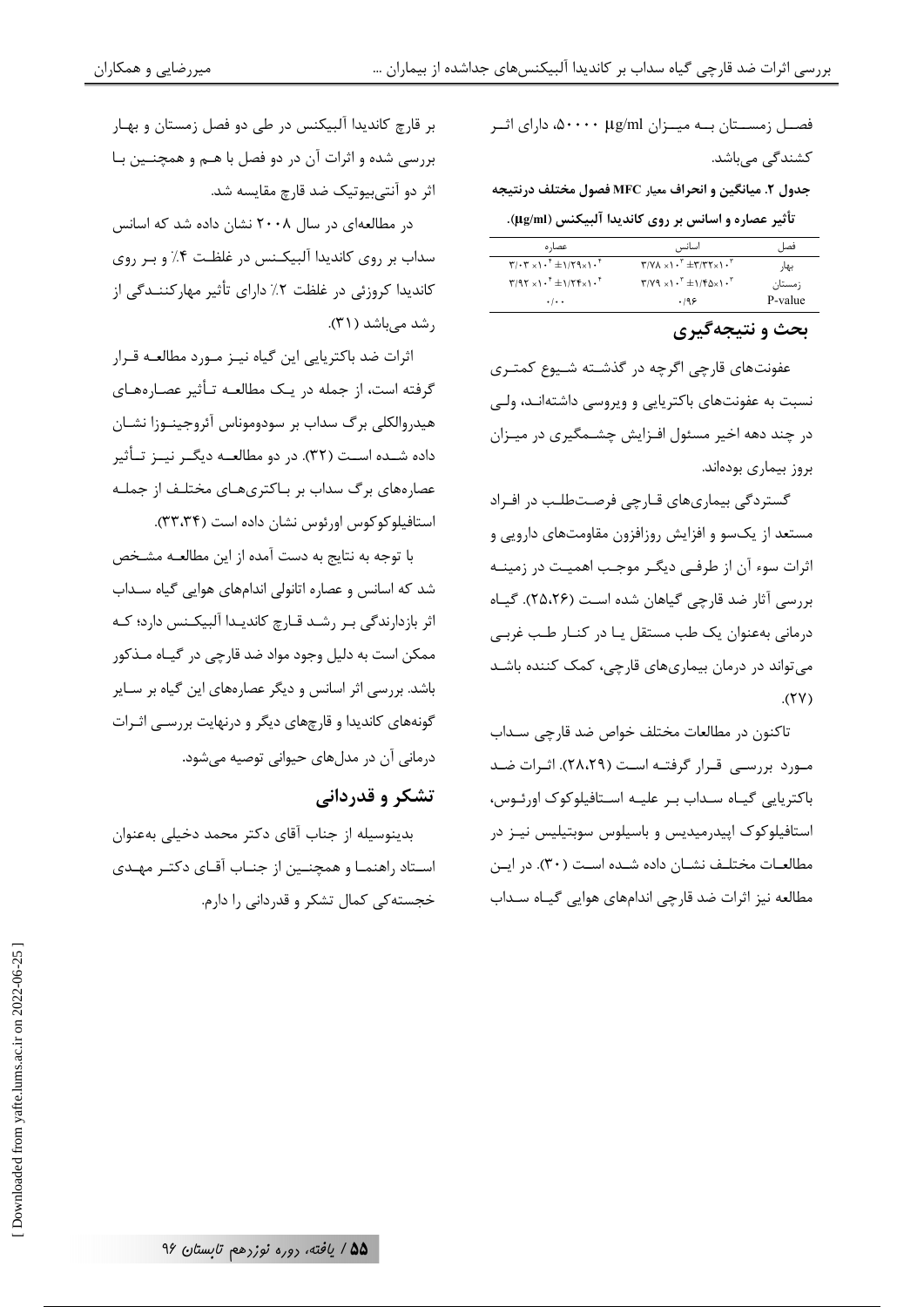### **References**

- 1. Martin GS, Mannino DM, Eaton S, Moss M. The epidemiology of sepsis in the United States from 1979 through 2000. NEJM. 2003; 348(16): 1546-1554.
- 2. Menon T, Umamaheswari K, Kumarasamy N, Solomon S, Thyagarajan S. Efficacy of fluconazole and itraconazole in the treatment of oral candidiasis in HIV patients. Acta tropica. 2001; 80(2): 151-154.
- 3. Panáček A, Kolář M, Večeřová R, Prucek R, Soukupová J, Kryštof V, et al. Antifungal activity of silver nanoparticles against Candida spp. Biomaterials. 2009; 30(31): 6333-6340.
- 4. Perumal P, Mekala S, Chaffin WL. Role for cell density in antifungal drug resistance in Candida albicans biofilms. Antimicrob Agents Chemother. 2007; 51(7): 2454-2463.
- 5. Seneviratne C, Jin L, Samaranayake Y, Samaranayake L. Cell density and cell aging as factors modulating antifungal resistance of Candida albicans biofilms. Antimicrob Agents Chemother. 2008; 52(9): 3259-3266.
- 6. Pfaller MA, Diekema DJ. Epidemiology of invasive candidi asis: a persistent public health problem. Clin Microbiol Rev. 2007;  $20(1)$ : 133-136.
- 7. Jabra-Rizk MA, Falkler WA, Meiller TF. Fungal biofilms and drug resistance. Emerg Infect Dis. 2004; 10(1): 14-19.
- 8. Kanafani ZA, Perfect JR. Resistance to antifungal agents: mechanisms and clinical impact. Clin Infect Dis. 2008; 46(1): 120-128.
- 9. Omidbeigi R. Production and processing of medicinal plants. 4th ed. Mashhad: Astan-e-Ghods-e-Razavi Press. 2007; 256-267.
- 10. Zargari A. Medicinal plants. Tehran: Tehran University. 1996; 464-467.
- 11. Conway GA, Slocumb JC. Plants used as abortifacients and emmenagogues by Spanish New Mexicans. J Ethnopharmacol. 1979; 1(3): 241-261.
- 12. Kuzovkina I, Al'terman I, Schneider B. Specific accumulation and revised structures of acridone alkaloid glucosides in the tips of transformed roots of Ruta graveolens. Phytochemistry. 2004; 65(8): 1095-1100.
- 13. Ciganda C, Laborde A. Herbal infusions used for induced abortion. J Toxicol Clin. Toxicol. 2003; 41(3): 235-241.
- 14. Lans C, Turner N, Khan T, Brauer G. Ethnoveterinary medicines used to treat endoparasites and stomach problems in pigs and pets in British Columbia, Canada. Vet. Parasito. 2007; 148(4): 325-340.
- 15. Hmamouchi M, Lahlou M, Agoumi A. Molluscicidal activity of some Moroccan Medicinal Plants. Fitoterapia. 2000; 71(3): 308-314.
- 16. Hadis M, Lulu M, Mekonnen Y, Asfaw T. Field trials on the repellent activity of four plant products against mainly Mansonia population in western Ethiopia. Phytotherapy research. 2003; 17(3): 202-205.
- 17. Hale AL, Meepagala KM, Oliva A, Aliotta G, Duke SO. Phytotoxins from the leaves of Ruta graveolens. J Agri Food Chemist. 2004; 52(11): 3345-3349.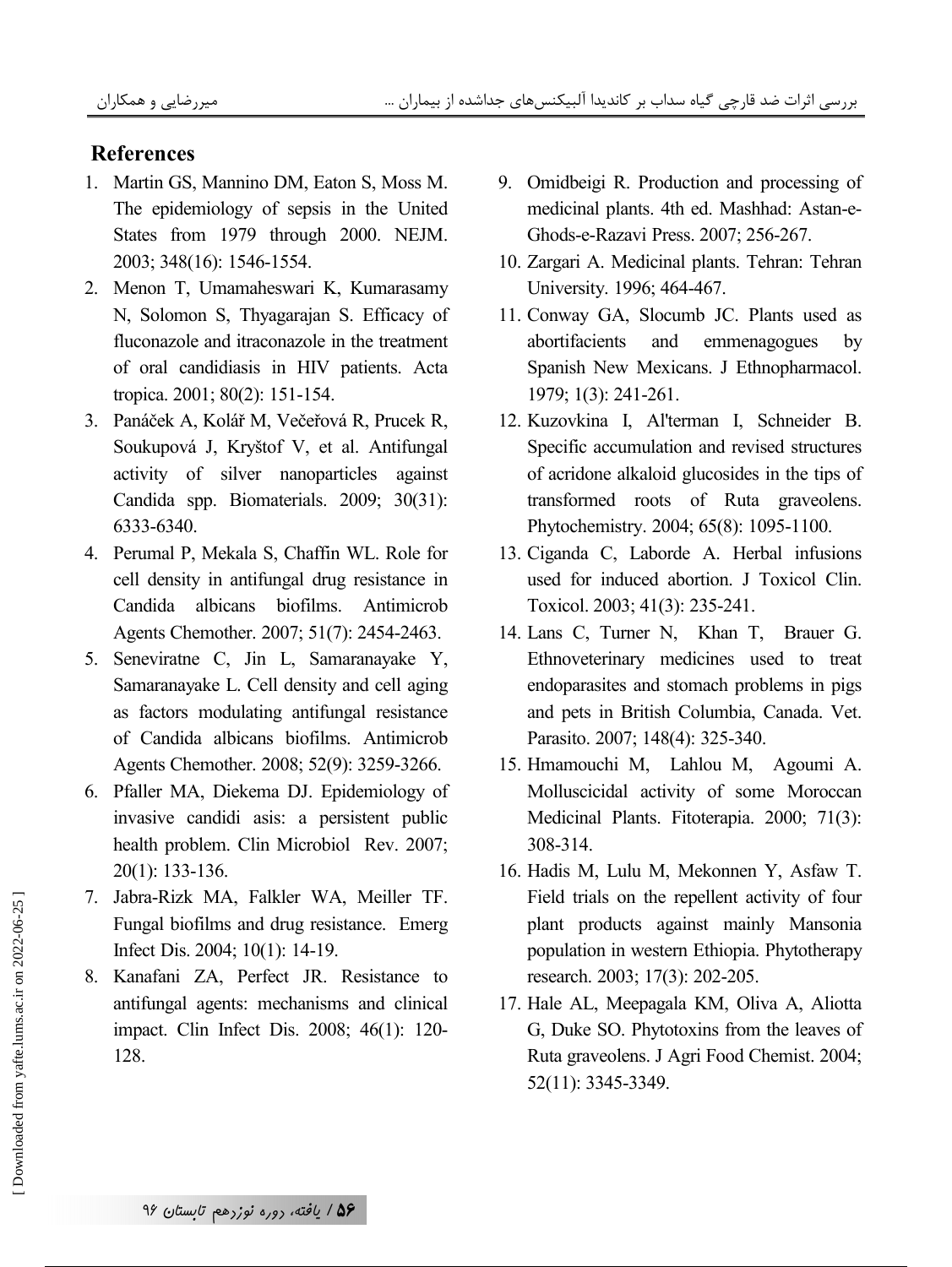- 18. Gutiérrez-Pajares JL, Zúñiga L, Pino J. Ruta graveolens aqueous extract retards preimplantation embryo mouse development. Reprod Toxicol. 2003; 17(6): 667-672.
- 19. Ratheesh M, Shyni G, Sindhu G, Helen A. Inhibitory effect of Ruta graveolens L. on oxidative damage, inflammation and aortic pathology in hypercholesteromic rats. Experim Toxicol Pathol. 2011; 63(3): 285-290.
- 20. Ratheesh M, Sindhu G, Helen A. Antiinflammatory effect of quinoline alkaloid skimmianine isolated from Ruta graveolens. Inflamm Res. 2013; 62(4): 367-376.
- 21. Fadlalla K, Watson A, Yehualaeshet T, Turner T, Samuel T. Ruta graveolens extract induces DNA damage pathways and blocks Akt activation to inhibit cancer cell proliferation and survival. Anticancer Res. 2011; 31(1): 233-241.
- 22. Brower V. Back to nature: extinction of medicinal plants threatens drug discovery. J Natl Cancer Inst. 2008; 100(12): 838-839.
- 23. Li JW-H, Vederas JC. Drug discovery and natural products: end of an era or an endless frontier? Science. 2009; 325(5937): 161-165.
- 24. Pollio A, De Natale A, Appetiti E, Aliotta G, Touwaide A. Continuity and change in the Mediterranean medical tradition: Ruta spp.(rutaceae) in Hippocratic medicine and present practices. J Ethnopharmacol. 2008;  $116(3)$ : 469-482.
- 25. Angus DC, Linde-Zwirble WT, Lidicker J, Clermont G, Carcillo J, Pinsky MR. Epidemiology of severe sepsis in the United States: analysis of incidence, outcome, and

associated costs of care. Crit Care Med. 2001; 29(7): 1303-1310.

- 26. Nasrolahi Z, Yadegari MH, Moazeni SM. Antifungal effect green tea polyphenols (Camellia sinensis) on Candida albicans. J Med Sci. 2009; 12(3): 71-77.
- 27. Meng N, Lan-ying L, Yun-dong Y. Antifungal test of composite agastache lotion on seven pathogenic fungi and its clinical application. Chinese J Integrat Med. 2003;  $9(3)$ : 236-236.
- 28. Oliva A, Lahoz E, Contillo R, Aliotta G. Fungistatic activity of Ruta graveolens extract and its allelochemicals. J Chemical Ecology. 1999; 25(3): 519-526.
- 29. Oliva A, Meepagala KM, Wedge DE, Harries D, Hale AL, Aliotta G, et al. Natural fungicides from Ruta graveolens L. leaves, including a new quinolone alkaloid. J Agricult Food Chem. 2003; 51(4): 890-896.
- 30. Ivanova A, Mikhova B, Najdenski H, Tsvetkova I, Kostova I. Antimicrobial and cytotoxic activity of Ruta graveolens. Fitoterapia. 2005; 76(3): 344-347.
- 31. Nogueira JC, Diniz Mde F, Lima EO. In vitro antimicrobial activity of plants in Acute Otitis Externa. Braz J Otorhinolaryngol. 2008; 74(1): 118-120.
- 32. Olia P. Saderi H. TabatabaiNejad S. Comparison of antimicrobial effect of Ruta graveolens and gentamicin against Pseudomonas aeruginosa. Iranian J Med Aromatic Plants Res. 2004; 20(2): 171-180. (In Persian)
- 33. Alzoreky NS, Nakahara K. Antibacterial activity of extracts from some edible plants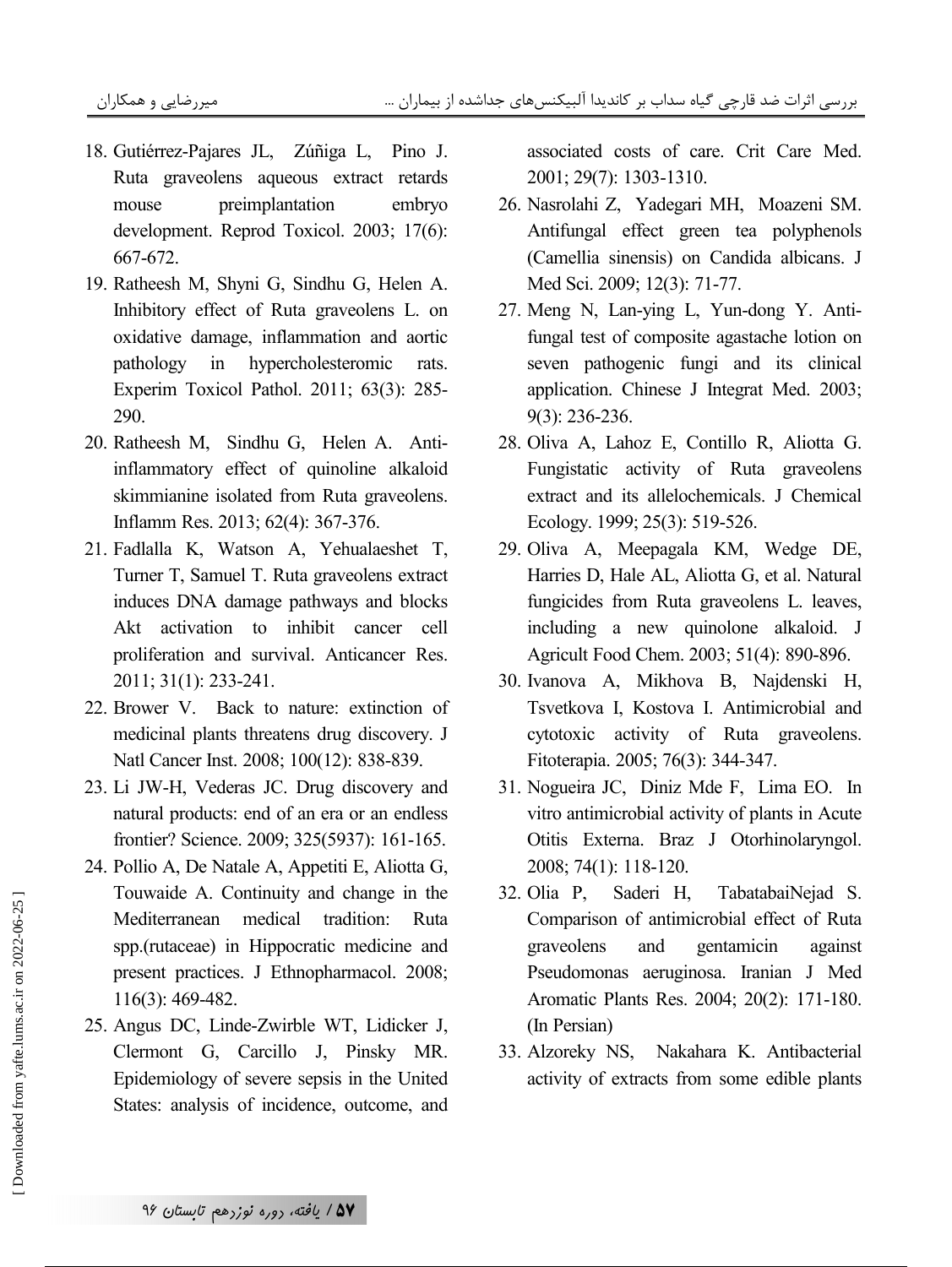commonly consumed in Asia. Int J Food Microbiol. 2003; 80(3): 223-230.

34. Ojala T, Remes S, Haansuu P, Vuorela H, Hiltunen R, Haahtela K, et al. Antimicrobial

activity of some coumarin containing herbal  $\overline{\mathbf{J}}$ growing  $in$ Finland. plants Ethnopharmacol. 2000; 73(1): 299-305.